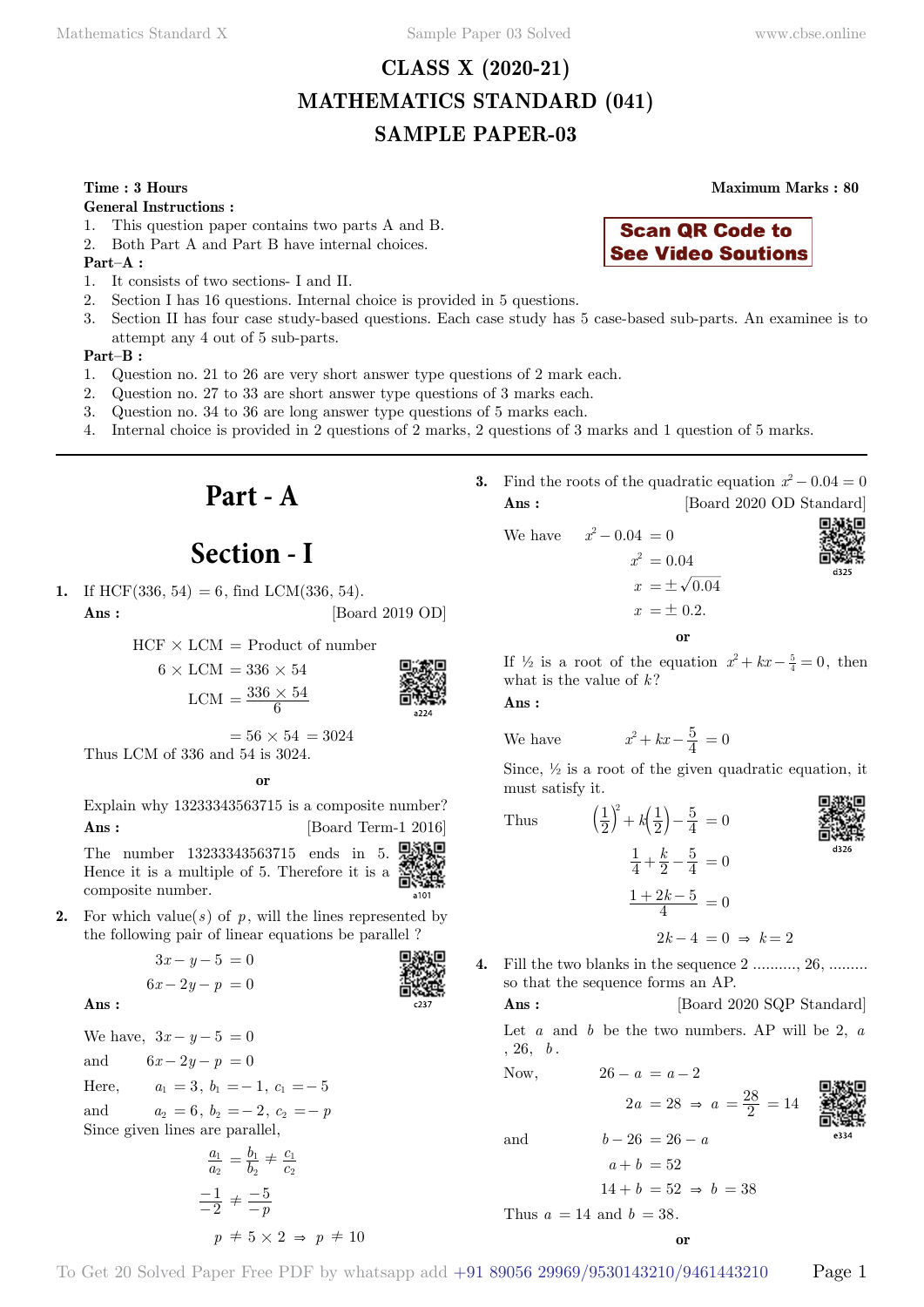The sum of first 20 terms of the AP 1, 4, 7, 10 
$$
\dots
$$
 is

**Ans :** [Board 2020 Delhi Standard] Given AP is 1, 4, 7, 10 ...

Here,  
\n
$$
a = 1, d = 4 - 1 = 3
$$
 and  $n = 20$   
\n
$$
S_{20} = \frac{n}{2} [2a + (n-1)d]
$$
\n
$$
= \frac{20}{2} [2 \times 1 + (20 - 1)3]
$$
\nAnswer 3.24

 $= 10(2 + 57) = 10 \times 59 = 590$ 

**5.** A ladder 10 m long reaches a window 8 m above the ground. The distance of the foot of the ladder from the base of the wall is ................ m.

**Ans :** [Board 2020 Delhi Standard]

Let *AB* be the height of the window above the ground and *BC* be a ladder.



Here,  $AB = 8$  m

and  $AC = 10$  m

In right angled triangle *ABC* ,

$$
AC2 = AB2 + BC2
$$

$$
102 = 82 + BC2
$$

$$
BC2 = 100 - 64 = 36
$$

$$
BC = 6 \text{ m}
$$

**6.** In the figure, *PQ* is parallel to *MN*. If  $\frac{KP}{PM}$  $=\frac{4}{13}$  and  $KN = 20.4$  cm then find  $KQ$ .



 **Ans :**

In the given figure  $PQ \parallel MN$ , thus



$$
4 \times 20.4 - 4KQ = 13KQ
$$

Download 20 Solved Sample Papers PDF from [www.cbse.online](http://www.cbse.online)

$$
17KQ = 4 \times 20.4
$$
  

$$
KQ = \frac{20.4 \times 4}{17} = 4.8
$$
 cm

**7.** If  $\sin \theta = \frac{5}{13}$ , then the value of  $\tan \theta$  is ..........

**Ans :** [Board 2020 OD Basic]

From 
$$
\sin \theta = \frac{5}{13}
$$
 we can draw the figure as given below.

12

$$
\sum_{B}
$$

Now, 
$$
\tan \theta = \frac{AC}{BC} = \frac{5}{12}
$$

**8.** If  $x = 3\sin\theta + 4\cos\theta$  and  $y = 3\cos\theta - 4\sin\theta$  then prove that  $x^2 + y^2 = 25$ .

**Ans :** [Board 2020 OD Basic]

We have  $x = 3\sin\theta + 4\cos\theta$ and  $y = 3\cos\theta - 4\sin\theta$ 



$$
x^{2} + y^{2} = (3\sin\theta + 4\cos\theta)^{2} + (3\cos\theta - 4\sin\theta)^{2}
$$
  
=  $(9\sin^{2}\theta + 16\cos^{2}\theta + 24\sin\theta\cos\theta) +$   
+  $(9\cos^{2}\theta + 16\sin^{2}\theta - 24\sin\theta\cos\theta)$   
=  $9(\sin^{2}\theta + \cos^{2}\theta) + 16(\sin^{2}\theta + \cos^{2}\theta)$   
=  $9 + 16 = 25$ 

**9.** An observer, 1.7 m tall, is  $20\sqrt{3}$  m away from a tower. The angle of elevation from the eye of observer to the top of tower is 30º. Find the height of tower. **Ans :** [Board Term-2 Foreign 2016]

Let height of the tower *AB* be *h*. As per given in question we have drawn figure below.



Here  $AE = h - 1.7$ 

In  $\iota$ 

and  $BC = DE = 20\sqrt{3}$ 

In 
$$
\triangle ADE
$$
,  $\angle E = 90^{\circ}$   
\n $\tan 30^{\circ} = \frac{h - 1.7}{20\sqrt{3}}$   
\n $\frac{1}{\sqrt{3}} = \frac{h - 1.7}{20\sqrt{3}}$   
\n $h - 1.7 = 20$   
\nor  $h = 20 + 1.7 = 21.7 \text{ m}$ 

In figure, a tower *AB* is 20 m high and *BC* , its shadow on the ground, is  $20\sqrt{3}$  m long. find the Sun's altitude.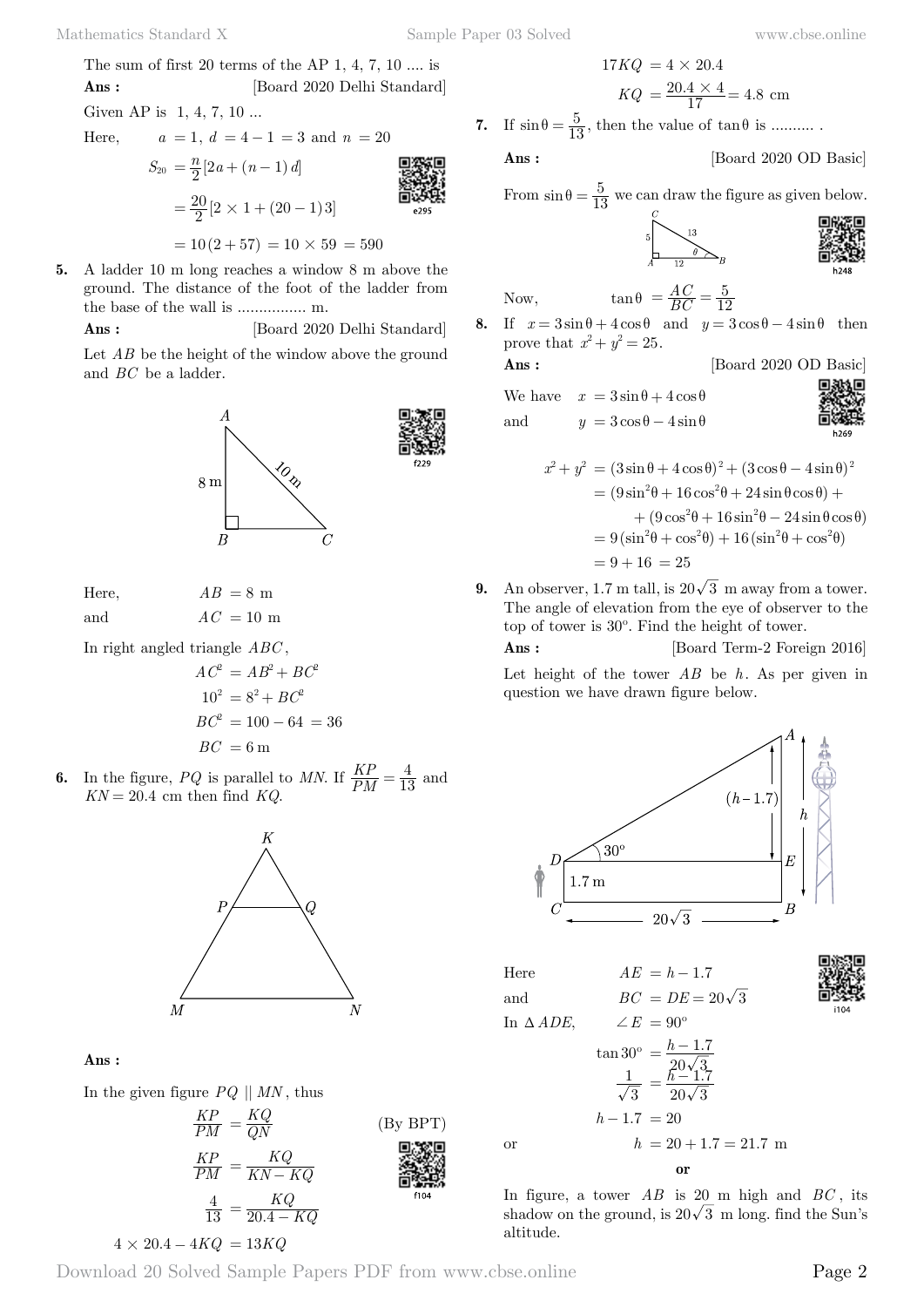



**Ans :** [Board Term-2 OD 2015]

Let the  $\angle ACB$  be  $\theta$ .

$$
\tan \theta = \frac{AB}{BC} = \frac{20}{20\sqrt{3}} = \frac{1}{\sqrt{3}} = \tan 30^{\circ}
$$

Thus  $\theta = 30^{\circ}$ 

**10.** Two concentric circles are of radii 5 cm and 3 cm. Find the length of the chord of larger circle (in cm) which touches the smaller circle.

 **Ans :** [Board 2020 OD Basic, Foreign 2014]





Here *AB* is the chord of large circle which touch the smaller circle at point *C* . We can see easily that  $\triangle AOC$  is right angled triangle. Here,  $AO = 5$  cm,  $OC = 3$  cm

$$
AC = \sqrt{AO^2 - OC^2}
$$
  
=  $\sqrt{5^2 - 3^2}$   
=  $\sqrt{25 - 9} = \sqrt{16} = 4$ 

cm

Length of chord,  $AB = 8$  cm.

**11.** In figure, *PA* and *PB* are two tangents drawn from an external point *P* to a circle with centre *C* and radius 4 cm. If  $PA \perp PB$ , then find the length of each tangent.



Here tangent drawn on circle from external point *P* are at aright angle, *CAPB* will be a square.

Thus 
$$
CA = AP = PB = BC = 4
$$
 cm

Thus length of tangent is 4 cm.

**12.** Find the radius of a circle whose circumference is equal to the sum of the circumference of two circles of diameter 36 cm and 20 cm

$$
Ans : \qquad \qquad [\text{Board Term-2 2012}]
$$

Circumference of the circle,

$$
2\pi \times 18 + 2\pi \times 10 \qquad \qquad \bullet
$$

$$
sr = 2\pi \times 18 + 2\pi \times 10
$$
 6.84

Hence radius of given circle is 28 cm.

 $2\pi r =$ 

 **o**

Find the diameter of a circle whose area is equal to the sum of areas of two circles of diameter 16 cm and 12 cm.

$$
Ans : \qquad \qquad [\text{Board Term-2 2012}]
$$

Let  $r$  be the radius of the circle. Since area of the circle is equal to the sum of areas of two circles,



$$
\pi r^2 = \pi \times (8)^2 + \pi (6)^2
$$
  
\n
$$
\pi r^2 = \pi (64 + 36)
$$
  
\n
$$
r^2 = 100 \text{ or, } r = 10 \text{ cm}
$$

Diameter of the circle  $= 2 \times 10 = 20$  cm.

13. The curved surface area of a cylinder is 264 m<sup>2</sup> and its volume is 924 m3 . Find the ratio of its height to its diameter.

 $=\frac{924}{264}$ 

**Ans :** [Board Term-2 2014]

Curved Surface area of cylinder is  $2\pi rh$  and volume of cylinder  $\pi r^2 h$ .

Now  $\frac{\pi r^2 h}{2\pi rh}$ 

Now



 $\frac{r}{2} = \frac{7}{2} \Rightarrow r = 7$ Substituting  $r = 7$  in  $2\pi rh = 264$  we have

$$
2 \times \frac{22}{7} \times 7 \times h = 264
$$

2 2  $\pi$  $\pi$ 

$$
h = 6
$$

$$
\frac{h}{2r} = \frac{6}{14} = \frac{3}{6}
$$

Hence,  $h : d = 3 : 7$ 

14. Two cubes each of volume 8 cm<sup>3</sup> are joined end to end, then what is the surface area of resulting cuboid.

*h* = 6 m

**Ans :** [Board Term-2 2012]

Side of the cube,  $a = \sqrt[3]{8} = \sqrt{2}$  cm Length of cuboid,  $l = 4$  cm Breadth,  $b = 2$  cm Height,  $h = 2 \text{ cm}$ Surface area of cuboid =  $2(l \times b + b \times h + h \times l)$  $= 2 (4 \times 2 + 2 \times 2 + 2 \times 4)$ 

$$
= 2 \times 20 = 40
$$
 cm<sup>2</sup>

**Ans :** [Board Term-2, 2013]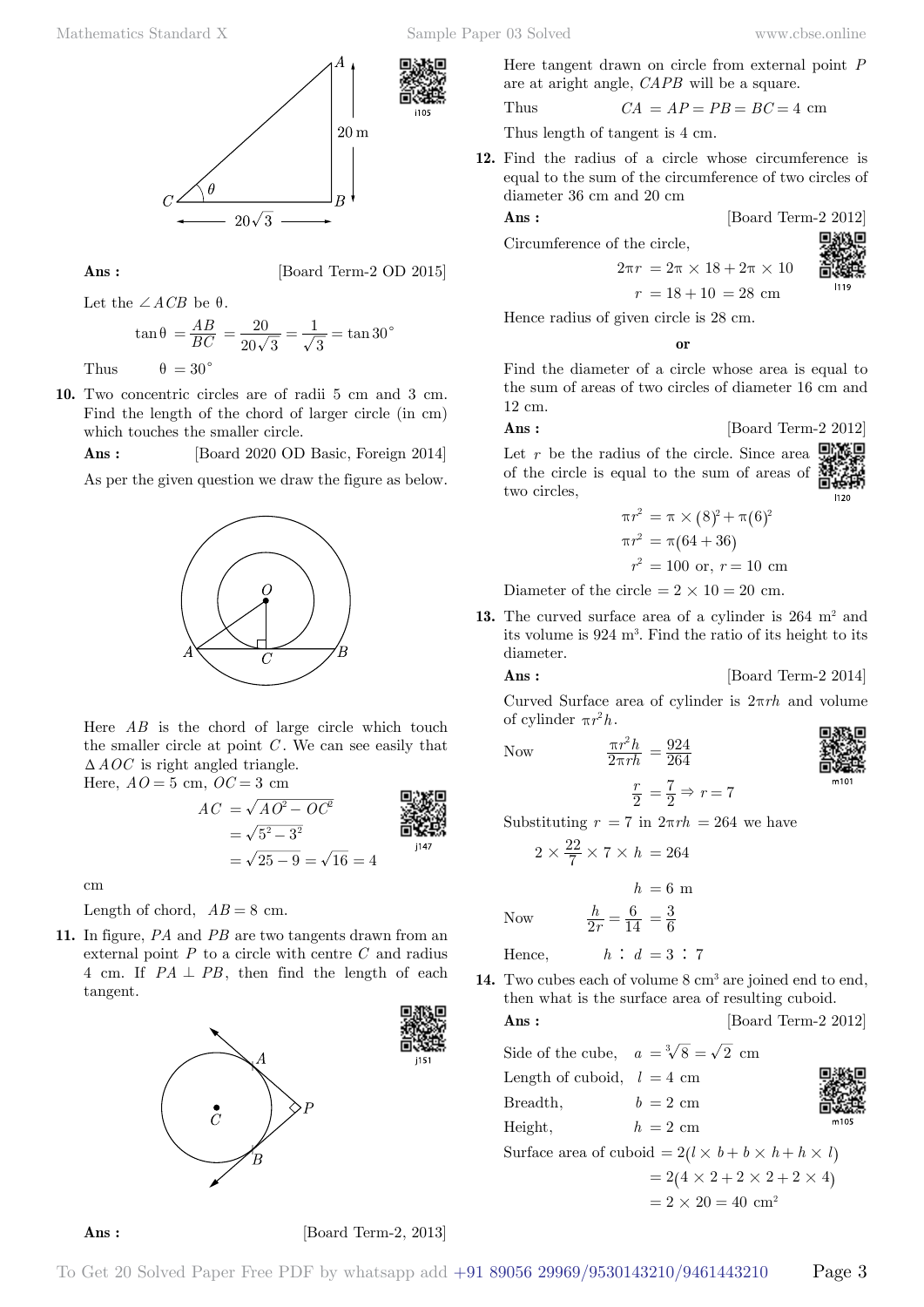**15.** Find median of the data, using an empirical relation when it is given that  $\text{Mode} = 12.4$  and  $\text{Mean} = 10.5$ . **Ans :** [Board Term-1, 2015]

Mode,  $M_0 = 12.4$ Mean,  $M = 10.5$ Median,  $M_d = \frac{1}{3}M + \frac{2}{3}M$  $=\frac{1}{3}M+\frac{2}{3}M_c$ 

$$
= \frac{1}{3}(12.4) + \frac{2}{3}(10.5)
$$

$$
= \frac{12.4}{3} + \frac{21}{3}
$$

$$
= \frac{12.4 + 21}{3} = \frac{33.4}{3}
$$

$$
= \frac{33.4}{3} = 11.13
$$

**16.** Consider the following frequency distribution of the heights of 60 students of a class

| Height<br>(in cm) | 155 | 160 | $\mid$ 165 | 150 -   155 -   160 -   165 -   170 -   175 -<br>170 | 175 | 180 |
|-------------------|-----|-----|------------|------------------------------------------------------|-----|-----|
| Number   $15$     |     | 13  | 10         |                                                      |     | 5   |
| students          |     |     |            |                                                      |     |     |

What is the upper limit of the median class in the given data?

**Ans :** [Board 2020 SQP Standard]

We prepare the following cumulative table

| Height $x$ (in cm) | of<br><b>Number</b><br>Students $(f)$ | сf |
|--------------------|---------------------------------------|----|
| 150-155            | 15                                    | 15 |
| 155-160            | 13                                    | 28 |
| 160-165            | 10                                    | 38 |
| 165-170            | 08                                    | 46 |
| 170-175            | 09                                    | 55 |
| 175-180            | 08                                    | 63 |
|                    | $N = 63$                              |    |

We have,  $N = 63; \frac{N}{2}$ 

 $\frac{N}{2} = \frac{63}{2} = 31.5$ The cumulative frequency just greater than  $\frac{N}{2}$  is 38 and the corresponding class is 160-165. Thus upper limit is 165.



# **Section II**

**Case study-based questions are compulsory. Attempt any 4 sub parts from each question. Each question carries 1 mark.**

**17.** An barrels manufacturer can produce up to 300 barrels per day. The profit made from the sale of these barrels can be modelled by the function  $P(x) = -10x^2 + 3500x - 66000$  where  $P(x)$  is the profit in rupees and *x* is the number of barrels made and sold.



Based on this model answer the following questions:

- (i) When no barrels are produce what is a profit loss?
	- (a) Rs 22000 (b) Rs 66000
	- (c) Rs 11000 (d) Rs 33000
- 
- (ii) What is the break even point ? (Zero b403 profit point is called break even)
	- (a) 10 barrels (b) 30 barrels
	- (c) 20 barrels (d) 100 barrels
- (iii) What is the profit/loss if 175 barrels are produced (a) Profit 266200 (b) Loss 266200
	- (c) Profit 240250 (d) Loss 240250
- (iv) What is the profit/loss if 400 barrels are produced (a) Profit Rs 466200 (b) Loss Rs 266000
	- (c) Profit Rs 342000 (d) Loss Rs 342000
- (v) What is the maximum profit which can manufacturer earn?
	- (a) Rs 240250 (b) Rs 480500
	- (c) Rs 680250 (d) Rs 240250

### **Ans :**

(i) When no barrels are produced,  $x = 0$ 

$$
P(x) = 0 + 0 - 66000
$$
  
\n
$$
P(x) = -66000 \text{ Rs}
$$
  
\nThus (b) is correct option.  
\n(ii) At break-even point  $P(x) = 0$ , thus  
\n
$$
0 = -10x^2 + 3500x - 66000
$$
  
\n
$$
x^2 + 350x + 6600 = 0
$$
  
\n
$$
x^2 - 330x - 20x + 6600 = 0
$$

$$
x(x - 330) - 20(x + 330) = 0
$$

$$
(x-330)(x-20) = 0
$$
  

$$
x = 20, 330
$$

Thus (c) is correct option.

(iii)  $P(175) = -10(175)^2 + 3500(175) - 66000$  $= 240250$ 

Thus (c) is correct option.

 $(iv) P(400) = -10(400)^{2} + 3500(400) - 66000$  $=- 266000$  Rs

Thus (b) is correct option.

(v) Rearranging the given equation we have

 $P(x) = -10x^2 + 3500x - 66000$  $=$   $-10(x<sup>2</sup> - 350x + 6600)$  $=$   $-10[(x-175)^{2} - 30625 + 6600]$  $=$   $-10[(x-175)^{2} - 24025]$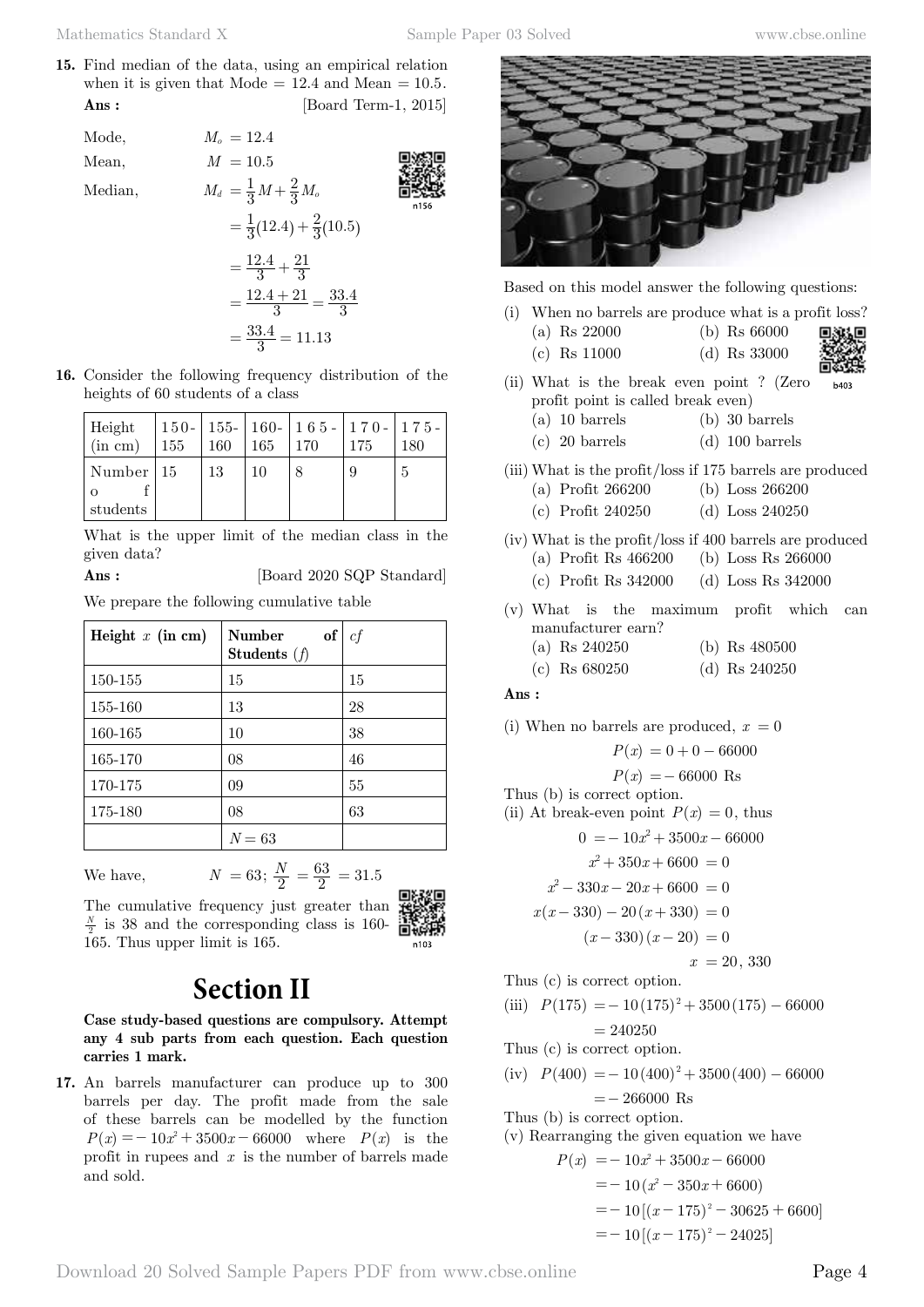$$
=-10(x-175)^{2}+240250
$$

From above equation it is clear that maximum value of  $P(x)$  is Rs 240250.

Thus (a) is correct option.

**18.** Morning assembly is an integral part of the school's schedule. Almost all the schools conduct morning assemblies which include prayers, information of latest happenings, inspiring thoughts, speech, national anthem, etc. A good school is always particular about their morning assembly schedule. Morning assembly is important for a child's development. It is essential to understand that morning assembly is not just about standing in long queues and singing prayers or national anthem, but it's something beyond just prayers. All the activities carried out in morning assembly by the school staff and students have a great influence in every point of life. The positive effects of attending school assemblies can be felt throughout life.



Have you noticed that in school assembly you always stand in row and column and this make a coordinate system. Suppose a school have 100 students and they all assemble in prayer in 10 rows as given below.



Here  $A, B, C$  and  $D$  are four friend Amar, Bharat, Colin and Dravid.

- (i) What is the distance between *A* and *B* ? (a) 8 (b) 6
	- (c)  $3\sqrt{3}$  (d)  $2\sqrt{3}$
- (ii) What is the distance between *C* and *D* ? (a) 8 (b) 6 (c)  $3\sqrt{3}$  (d)  $2\sqrt{3}$
- (iii) What is the distance between *A* and *C* ? (a) 8 (b) 6

$$
(c) 3\sqrt{3} \qquad (d) 2\sqrt{3}
$$

(iv) What is the distance between *D* and *B* ? (a) 8 (b) 6 (c)  $3\sqrt{3}$  (d)  $2\sqrt{3}$ 

- (v) These 4 friends seating arrangement make a (a) square (b) rhombus
- (c) parallelogram (d) rectangle

## **Ans :**

(i) We have 
$$
A(3, 4)
$$
 and  $B(6, 7)$ .  
\n $AB = \sqrt{(6-3)^2 + (7-4)^2} = 2\sqrt{3}$   
\nThus (d) is correct option.  
\n(ii) We have  $C(9, 4)$  and  $D(6, 1)$ .  
\n $CD = \sqrt{(9-6)^2 + (4-1)^2} = 2\sqrt{3}$   
\nThus (d) is correct option.  
\n(iii) We have  $A(3, 4)$  and  $C(9, 4)$   
\n $AC = \sqrt{(3-9)^2 + (4-4)^2} = 6$   
\nThus (b) is correct option.  
\n(iv) We have  $B(6, 7)$  and  $D(6, 1)$ .  
\n $BD = \sqrt{(6-6)^2 + (7-1)^2} = 6$   
\nThus (b) is correct option.  
\n(v) We have  $B(C-2, 2)$  and  $AD$ 

(v) We can also calculate  $BC = 2\sqrt{3}$  and  $AD = 2\sqrt{3}$ Here,  $AB = BC = CD = AD$ and  $AC = BD$ Thus it is a square.

Thus (a) is correct option.

**19.** Radio towers are used for transmitting a range of communication services including radio and television. The tower will either act as an antenna itself or support one or more antennas on its structure, including microwave dishes. They are among the tallest humanmade structures. There are 2 main types: guyed and self-supporting structures.

On a similar concept, a radio station tower was built in two sections *A* and *B* . Tower is supported by wires from a point *O* . Distance between the base of the tower and point  $\hat{O}$  is 36 m. From point  $\hat{O}$ , the angle of elevation of the top of section  $B$  is 30<sup>°</sup> and the angle of elevation of the top of section  $A$  is  $45^{\circ}$ .



- (i) What is the height of the section *B* ? (a)  $12\sqrt{3}$  m (b)  $12\sqrt{2}$  m (c)  $8\sqrt{3}$  m (d)  $4\sqrt{2}$  m
- (ii) What is the height of the section *A* ? (a)  $12(2-\sqrt{2})$  (b)  $24(2-\sqrt{2})$ (c)  $12(3-\sqrt{3})$  (d)  $24(3-\sqrt{3})$

To Get 20 Solved Paper Free PDF by whatsapp add +91 89056 29969/9530143210/9461443210 Page 5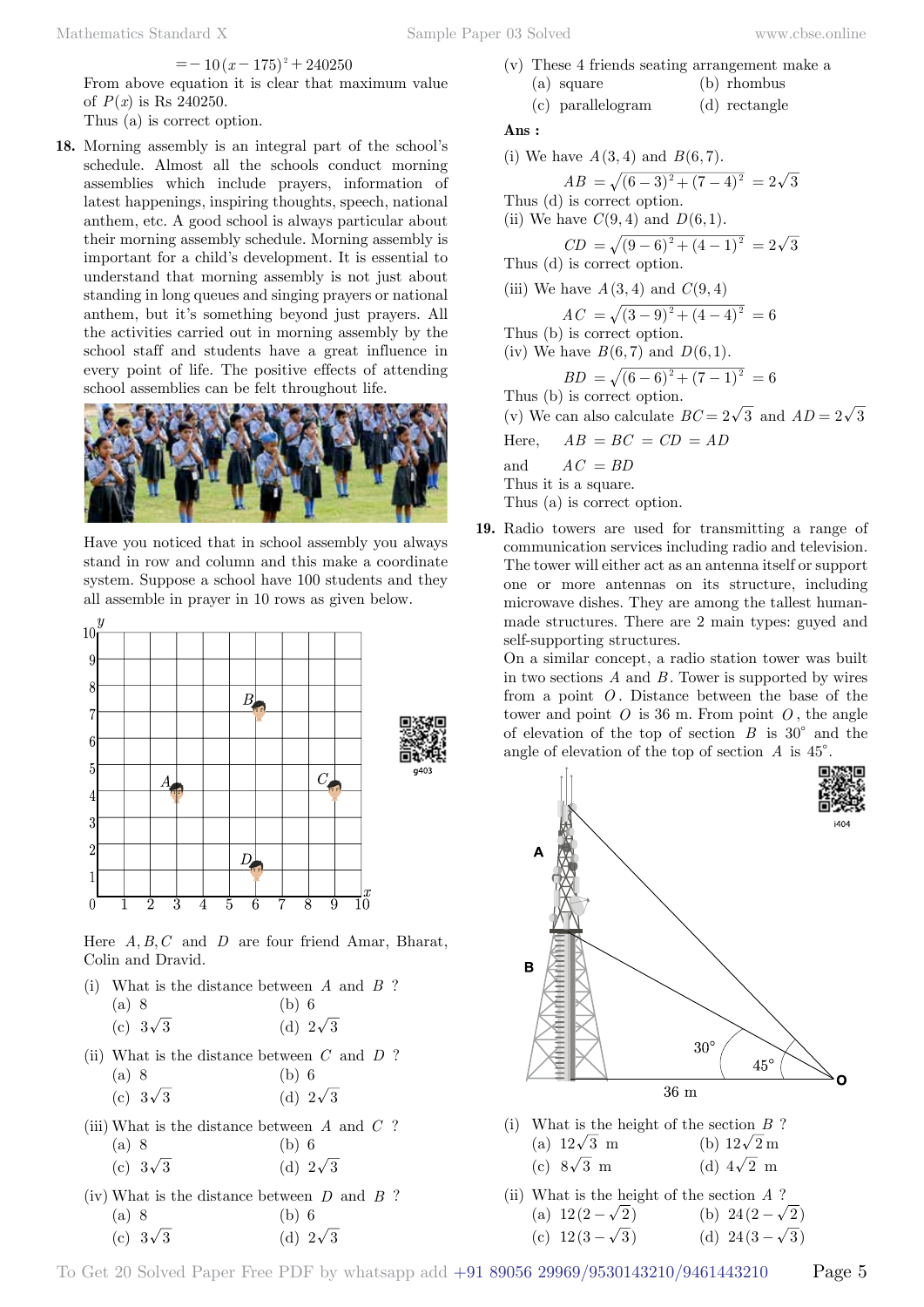(iii) What is the length of the wire structure from the point *O* to the top of section *A* ?

| (a) $32\sqrt{2}$ m | (b) $24\sqrt{3}$ m |
|--------------------|--------------------|
| (c) $28\sqrt{3}$ m | (d) $36\sqrt{2}$ m |

- (iv) What is the length of the wire structure from the point *O* to the top of section *B* ?
	- (a)  $12\sqrt{3}$  m (b)  $24\sqrt{3}$  m
	- (c)  $28\sqrt{3}$  m (d)  $16\sqrt{3}$  m
- (v) What is the angle of depression from top of tower to point *O* ?
	- (a)  $30^{\circ}$  (b)  $45^{\circ}$
	- (c)  $15^{\circ}$  (d)  $75^{\circ}$

### **Ans :**

(i) We make the following diagram as per given information.



In  $\triangle BCO$  tan 30° =  $\frac{BC}{OC}$ 

$$
BC = OC \tan 30^{\circ}
$$
  

$$
BC = 36 \times \frac{1}{\sqrt{3}} = 12\sqrt{3}
$$
 m

Thus (a) is correct option.

(ii) In  $\triangle ACO$ ,

$$
\tan 45^\circ = \frac{AC}{OC} = 1
$$

Thus  $AC = OC = 36$  m

Now, 
$$
AB = AC - BC
$$

 $= 36 - 12\sqrt{3} = 12(3 - \sqrt{3})$  m Thus (c) is correct option.

(iii) In  $\triangle ACO$ .

$$
\cos 45^\circ = \frac{OC}{OA}
$$

$$
\frac{1}{\sqrt{2}} = \frac{36}{OA}
$$

$$
OA = 36\sqrt{2} \text{ m}
$$

Thus (d) is correct option. (iv) In  $\triangle BCO$ ,

$$
\cos 30^\circ = \frac{OC}{OB}
$$
  

$$
\frac{\sqrt{3}}{2} = \frac{36}{OB}
$$
  

$$
OB = \frac{72}{\sqrt{3}} \times \frac{\sqrt{3}}{\sqrt{3}} = 24\sqrt{3}
$$
 m

Thus (b) is correct option.

(v) It is clear from figure that angle of elevation from point  $O$  to top of tower is  $45^\circ$ . This is equal to the angle of depression from top of tower to point *O* . Thus (b) is correct option.

**20.** A survey was taken at a high school, and the results were put in a circle graph. The students were asked to list their favourite colours. The measurement of each central angle is shown. If a person is chosen at random from the school, find the probability of each response.



(i) What is the probability of favourite colour being red ?

| .       |           |        |
|---------|-----------|--------|
| (a) 0.1 | (b) 0.2   | ▓      |
| (c) 0.3 | (d) $0.4$ |        |
|         |           | $-402$ |

(ii) What is the probability of favourite colour being blue or green ?

| (a) $0.1$ | (b) 0.2   |
|-----------|-----------|
| (c) $0.3$ | (d) $0.4$ |

- (iii) What is the probability of favourite colour not being red or blue?
	- (a) 0.35 (b) 0.70
	- (c) 0.15 (d) 0.50
- (iv) What is the probability of favourite colour not being orange or green ?
	- (a) 0.65 (b) 0.75 (c) 0.25 (d) 0.50
- (v) What is the probability of favourite colour being
	- red or blue? (a) 0.2 (b) 0.3 (c)  $0.1$  (d)  $0.4$

 **Ans :**

(i) Probability = 
$$
\frac{\text{Area of region}}{\text{Area of circle}}
$$

$$
= \frac{\text{Total Angle in region}}{360^{\circ}}
$$

$$
P(\text{red}) = \frac{36^{\circ}}{360^{\circ}} = \frac{1}{10} = 0.1
$$

Thus (a) is correct option.

(ii)  $P(\text{blue of green}) = \frac{72^{\circ} + 36^{\circ}}{360^{\circ}} = \frac{108^{\circ}}{360^{\circ}} = \frac{3}{10} = 0.$ 360 108  $\frac{10^{\circ} + 36^{\circ}}{360^{\circ}} = \frac{108^{\circ}}{360^{\circ}} = \frac{3}{10} = 0.3$  $=$  $\frac{72^{\circ}+36^{\circ}}{360^{\circ}} = \frac{108^{\circ}}{360^{\circ}} = \frac{3}{10} =$ Thus (c) is correct option.

 $(iii)$ 

$$
P(\text{not red or blue}) = 1 - P(\text{red or blue})
$$
  
=  $1 - \frac{36^{\circ} + 72^{\circ}}{360^{\circ}} = 1 - \frac{108^{\circ}}{360^{\circ}}$   
=  $1 - \frac{3}{10} = 1 - 0.3 = 0.7$   
Thus (b) is correct option.

Download 20 Solved Sample Papers PDF from [www.cbse.online](http://www.cbse.online) Page 6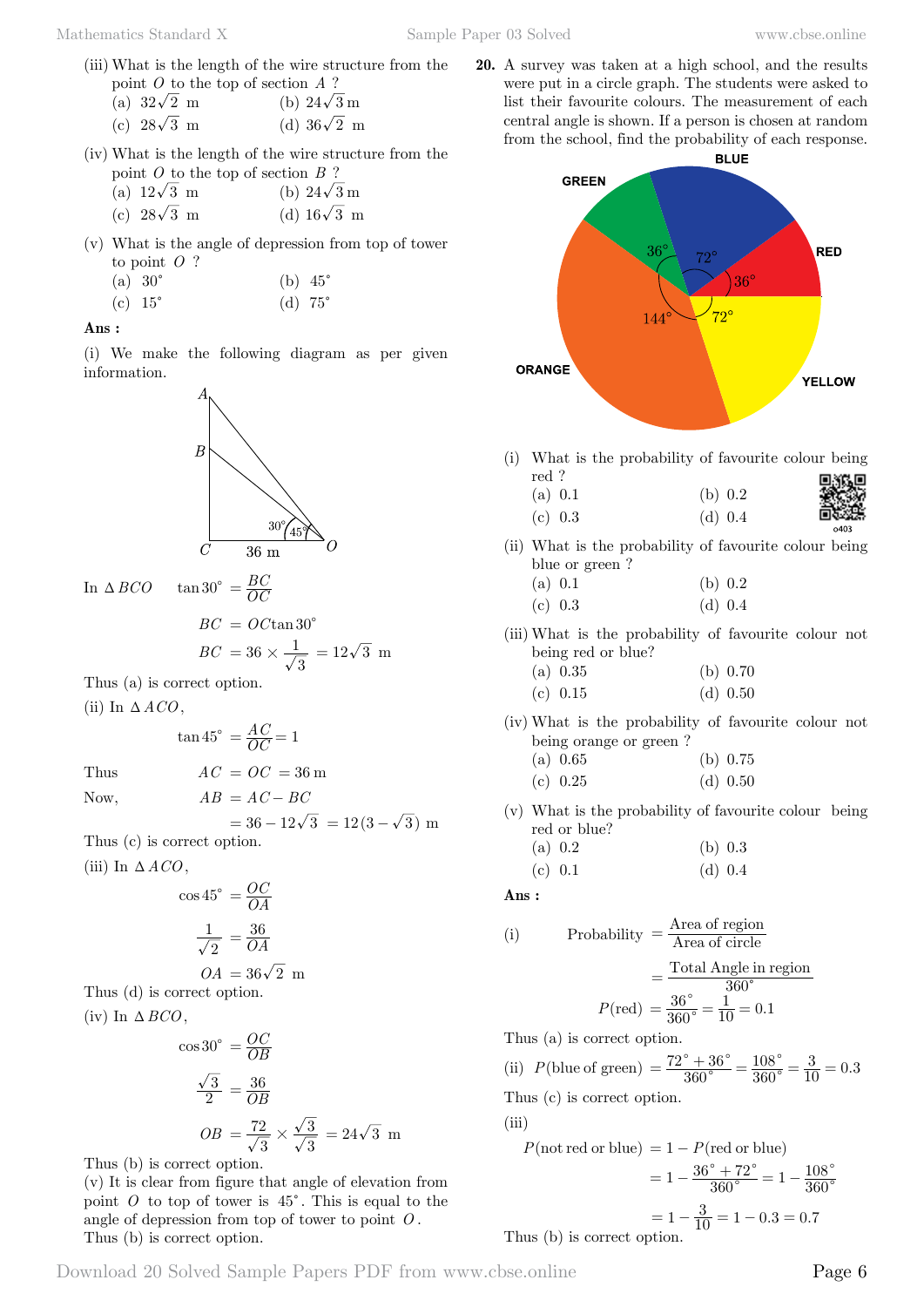$(iv)$ 

 $P(\text{not orange or green}) = 1 - P(\text{orange or green})$ 

$$
= 1 - \frac{144^{\circ} + 36^{\circ}}{360^{\circ}} = 1 - \frac{180^{\circ}}{360^{\circ}}
$$

$$
= 1 - \frac{1}{2} = 0.5
$$

Thus (d) is correct option.

(v)  $P(\text{red or blue}) = 1 - P(\text{not red or blue})$  $= 1 - 0.7 = 0.3$ Thus (b) is correct option.

## **Part - B**

**All questions are compulsory. In case of internal choices, attempt anyone.**

**21.** Complete the following factor tree and find the composite number *x* .



**Ans :** [Board Term-1 2015, 2014]

We complete the given factor tree writing variable *y* and *z* as following.



Composite number,  $x = 2 \times 3381 = 6762$ 

**22.** In the given triangle  $PQR \angle QPR = 90^{\circ}, PQ = 24$  cm and  $QR = 26$  cm and in  $\triangle PKR$ ,  $\angle PKR = 90^{\circ}$  and  $KR = 8$  cm, find *PK*.



**Ans :** [Board Term-1 2012]

In the given triangle we have

 $\angle$  *QPR* = 90<sup>*0*</sup>

$$
\hbox{Thus }
$$

 $=\sqrt{100} = 10$  cm

 $QR^{2} = QP^{2} + PR^{2}$  $PR = \sqrt{26^2 - 24^2}$ 

Now  $\angle PKR = 90^\circ$ 

Thus 
$$
PK = \sqrt{10^2 - 8^2} = \sqrt{100 - 64}
$$

$$
=\sqrt{36}=6\ \mathrm{cm}
$$

**23.** The points  $A(4, 7)$ ,  $B(p, 3)$  and  $C(7, 3)$  are the vertices of a right triangle, right-angled at  $B$ . Find the value of *p*.

**Ans :** [Board Term-2 OD 2015]

As per question, triangle is shown below. Here  $\triangle ABC$ is a right angle triangle,





$$
AB^{2} + BC^{2} = AC^{2}
$$
  
\n
$$
(p - 4)^{2} + (3 - 7)^{2} + (7 - p)^{2} + (3 - 3)^{2}
$$
  
\n
$$
= (7 - 4)^{2} + (3 - 4)^{2}
$$
  
\n
$$
(p - 4)^{2} + (-4)^{2} + (7 - p)^{2} + 0 = (3)^{2} + (-4)^{2}
$$
  
\n
$$
p^{2} - 8p + 16 + 16 + 49 + p^{2} - 14p = 9 + 16
$$
  
\n
$$
2p^{2} - 22p + 81 = 25
$$
  
\n
$$
2p^{2} - 22p + 56 = 0
$$
  
\n
$$
p^{2} - 11p + 28 = 0
$$
  
\n
$$
(p - 4)(p - 7) = 0
$$
  
\n
$$
p = 7 \text{ or } 4
$$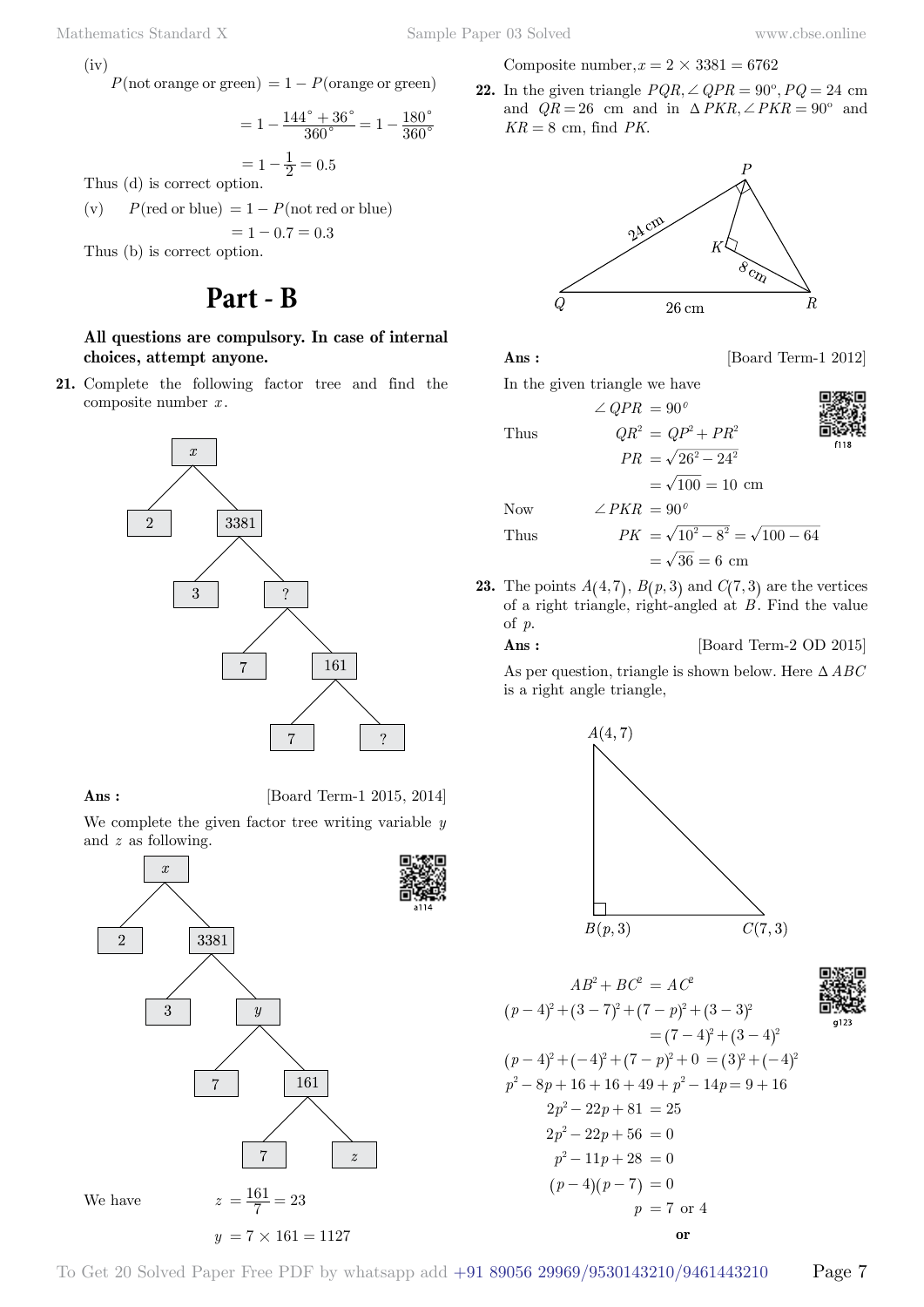Show that the points  $(a, a), \quad (-a, -a)$  and  $\left(-\sqrt{3} a, \sqrt{3} a\right)$  are the vertices of an equilateral triangle.

Ans: [Board Term-2 Foreign 2015]  
\nLet 
$$
A(a, a), B(-a, -a)
$$
 and  $C(-\sqrt{3} a, \sqrt{3} a)$ .  
\nNow  $AB = \sqrt{(a + a)^2 + (a + a)^2}$   
\n $= \sqrt{4a^2 + 4a^2} = 2\sqrt{2} a$   
\n $BC = \sqrt{(-a + \sqrt{3} a)^2 + (-a - \sqrt{3} a)^2}$   
\n $= \sqrt{a^2 - 2\sqrt{3} a^2 + 3a^2 + a^2 + 2\sqrt{3} a^2 + 3a^2}$   
\n $= 2\sqrt{2} a$   
\n $AC = \sqrt{(a + \sqrt{3} a)^2 + (a - \sqrt{3} a)^2}$   
\n $= \sqrt{a^2 + 2\sqrt{3} a^2 + 3a^2 + a^2 - 2\sqrt{3} a^2 + 3a^2}$   
\n $= 2\sqrt{2} a$   
\n $BC = 2a$   
\n $BC = 4B$ 

Since  $AB = BC = AC$ , therefore  $ABC$  is an equilateral triangle.

**24.** Find the value of  $\theta$ , if,

$$
\frac{\cos\theta}{1-\sin\theta} + \frac{\cos\theta}{1+\sin\theta} = 4; \theta \le 90^{\circ}
$$

**Ans :** [Board Term-1 2015]

We have  
\n
$$
\frac{\cos \theta}{1 - \sin \theta} + \frac{\cos \theta}{1 + \sin \theta} = 4
$$
\n
$$
\frac{\cos \theta (1 + \sin \theta) + \cos \theta (1 - \sin \theta)}{(1 - \sin \theta)(1 + \sin \theta)} = 4
$$
\n
$$
\frac{\cos \theta [1 + \sin \theta + 1 - \sin \theta]}{1 - \sin^2 \theta} = 4
$$
\n
$$
\frac{\cos \theta (2)}{\cos^2 \theta} = 4
$$
\n
$$
\frac{1}{\cos \theta} = 2
$$
\n
$$
\cos \theta = \frac{1}{2}
$$
\n
$$
\cos \theta = \cos 60^\circ
$$

Thus  $\theta = 60^\circ$ .

 **o** Prove that  $: -1 + \frac{\cosh 2\theta}{\cosh 2\theta}$  $1 + \frac{\sin A \sin(90^\circ - A)}{\cot(90^\circ - A)} = -\sin^2 A$  $-1 + \frac{\sin A \sin(90^\circ - A)}{\cot(90^\circ - A)} = -\sin^2$  $\left( \right)$  $\left( \right)$ 

**Ans :** [Board Term-1 2012]

$$
-1 + \frac{\sin A \sin (90^\circ - A)}{\cot (90^\circ - A)} = -\sin^2 A
$$
  

$$
\frac{\sin A \sin (90^\circ - A)}{\cot (90^\circ - A)} = 1 - \sin^2 A
$$
  

$$
\frac{\sin A \cos A}{\tan A} = \cos^2 A
$$
  

$$
\frac{\sin A \cos A}{\frac{\sin A}{\cos A}} = \cos^2 A
$$
  

$$
\frac{\cos A}{\sin A} \sin A \cos A = \cos^2 A
$$

 $\cos^2 A = \cos^2 A$  Hence Proved.

**25.** A cylinder and a cone have base radii 5 cm and 3 cm respectively and their respective heights are 4 cm and 8 cm. Find the ratio of their volumes. **Ans :** [Board Term-2 2012] Volume of cylinder,

$$
\pi r^2 h = \pi (5)^2 \times 4 \text{ cm}^3
$$
  
= 100 $\pi$  cm<sup>3</sup>

Volume of cone,

$$
\frac{1}{3}\pi r^2 h = \frac{1}{3}\pi \times 3^2 \times 8
$$

$$
= 24\pi
$$
  
Required ratio = 100 $\pi$  : 24 $\pi$ 
$$
= 25 : 6.
$$

 $= 100\pi$  cm<sup>3</sup>

**26.** Find the mode of the following frequency distribution.

| Class     | 20 | $20 -$<br>30 | $\vert 30 -$ | $ 40 - 50 -$<br>50 | 60 | $\vert 60 -$ |
|-----------|----|--------------|--------------|--------------------|----|--------------|
| Frequency | 10 |              |              |                    |    |              |

**Ans :** [Board 2019 Delhi]

Class 30-40 has the maximum frequency 16, therefore this is model class.

We have  $l = 30, f_0 = 10, f_1 = 16, f_2 = 12, h = 10$ 

Mode, 
$$
M_o = l + \left(\frac{f_i - f_b}{2f_i - f_b - f_b}\right)h
$$

$$
= 30 + \left(\frac{16 - 10}{2 \times 16 - 10 - 12}\right) \times 10
$$

$$
= 30 + \left(\frac{6}{32 - 22}\right) \times 10
$$

$$
= 30 + \left(\frac{6}{10}\right) \times 10
$$

**27.** Find HCF and LCM of 16 and 36 by prime factorization and check your answer.

 $= 30 + 6 = 36$ 

 **Ans :**

Finding prime factor of given number we have,

$$
16 = 2 \times 2 \times 2 \times 2 = 2^{4}
$$
  
\n
$$
36 = 2 \times 2 \times 3 \times 3 = 2^{2} \times 3^{2}
$$
  
\nHCF(16, 36) = 2 × 2 = 4  
\nLCM (16, 36) = 2<sup>4</sup> × 3<sup>2</sup>  
\n= 16 × 9 = 144  
\nCheck :  
\nHCF(a, b) × LCM(a, b) = a × b

 $C<sub>l</sub>$ 

$$
HCF(a, b) \times LCM(a, b) = a \times b
$$
  
or,  

$$
4 \times 144 = 16 \times 36
$$

$$
576 = 576
$$
Thus  

$$
LHS = RHS
$$
  
or

Find the HCF and LCM of 510 and 92 and verify that  $HCF \times LCM =$  Product of two given numbers.

$$
Ans : \qquad \qquad [\text{Board Term-1 2011}]
$$

Finding prime factor of given number we have,

$$
92 = 2^2 \times 23
$$
  
\n
$$
510 = 30 \times 17 = 2 \times 3 \times 5 \times 17
$$
  
\nHCF (510, 92) = 2  
\nLCM (510, 92 = 2<sup>2</sup> × 23 × 3 × 5 × 14  
\n= 23460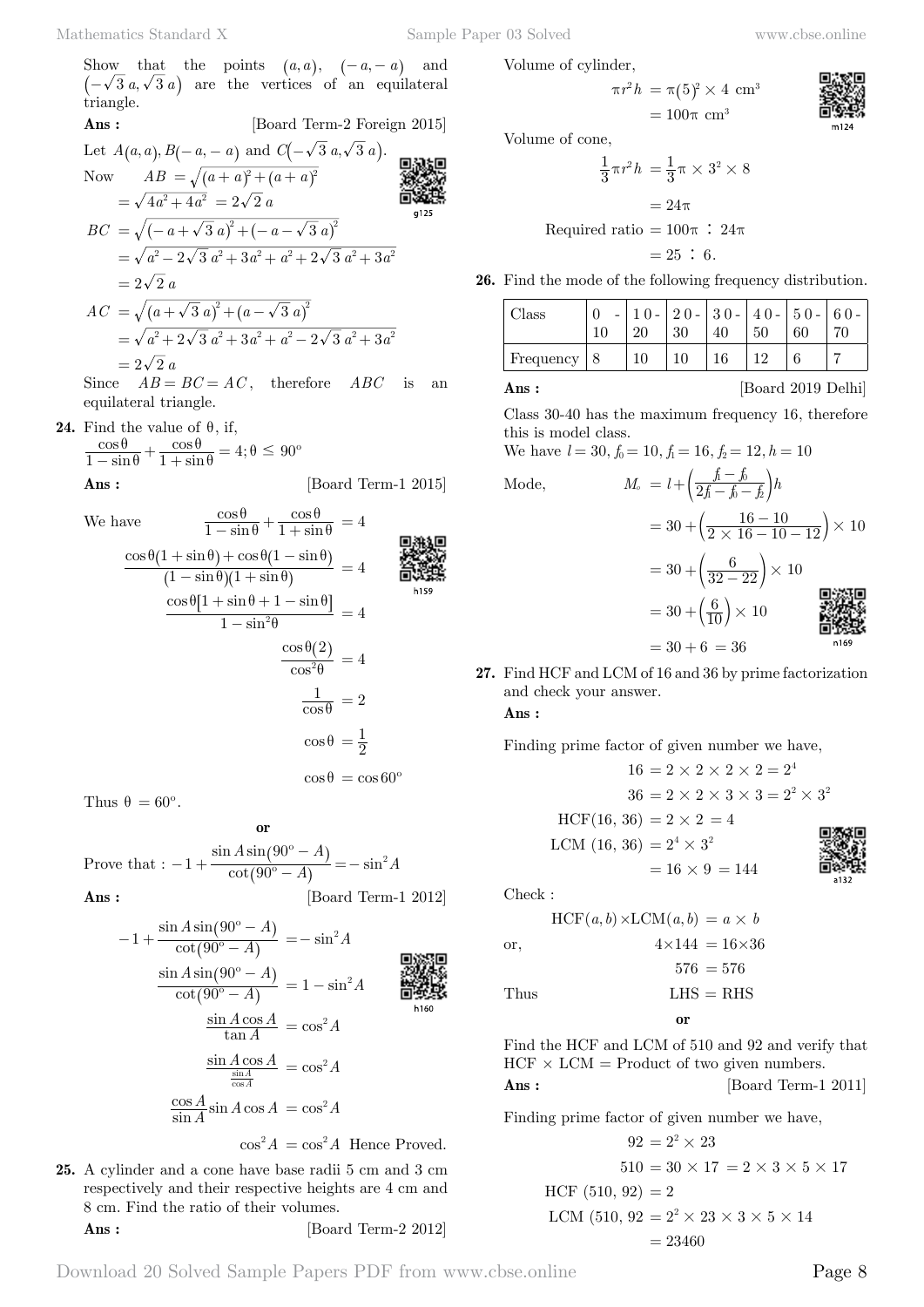$$
Ans : \qquad \qquad [\text{Board Term-1 2011}]
$$

HCF  $(510, 92) \times LCM (510, 92)$  $= 2 \times 23460 = 46920$ 

Product of two numbers  $= 510 \times 92 = 46920$ Hence,  $HCF \times LCM =$  Product of two numbers

**28.** In an election contested between *A* and *B A*, obtained votes equal to twice the no. of persons on the electoral roll who did not cast their votes and this later number was equal to twice his majority over  $B$ . If there were 1,8000 persons on the electoral roll. How many votes for *B* .

 **Ans :** [Board Term-1 2012, Set-56]

Let  $x$  and  $y$  be the no. of votes for  $A$  and  $B$ respectively.

The no. of persons who did not vote is  $18000 - x - y$ .

We have 
$$
x = 2(18000 - x - y)
$$
  
 $3x + 2y = 36000$  ...(1)

and  $( 18000 - x - y ) = 2(x - y)$ or  $3x - y = 18000$  ...(2)

Subtracting equation (2) from equation (1),

$$
3y = 18000
$$
\n
$$
y = 6000
$$
\n
$$
3y = 18000
$$
\n
$$
3y = 6000
$$
\n
$$
3y = 18000
$$
\n
$$
3y = 6000
$$
\n
$$
3y = 6000
$$
\n
$$
3y = 18000
$$
\n
$$
3y = 18000
$$
\n
$$
3y = 18000
$$

Hence vote for *B* is 6000.

**29.** The  $14^{th}$  term of an AP is twice its  $8^{th}$  term. If the  $6<sup>th</sup>$  term is  $-8$ , then find the sum of its first 20 terms. **Ans :** [Board Term-2 OD 2015]

Let the first term be  $a$ , common difference be  $d$ ,  $n$ th term be  $a_n$  and sum of *n* term be  $S_n$ . Here,  $a_{14} = 2 a_8$  and  $a_6 = -8$ Now  $a + 13d = 2(a + 7d)$  $a + 13d = 2a + 14d$  $a = -d$  ...(1) and  $a_6 = -8$  $a + 5d = -8$  ...(2)

 $a = 2, d = -2$ 

Solving  $(1)$  and  $(2)$ , we get

Now 
$$
S_{20} = \frac{20}{2} [2 \times 2 + (20 - 1)(-2)]
$$

$$
= 10[4 + 19 \times (-2)]
$$

$$
= 10(4 - 38)
$$

$$
= 10 \times (-34) = -340
$$

**30.** In the given figure,  $DB \perp BC$ ,  $DE \perp AB$  and  $AC \perp BC$ . Prove that  $\frac{BE}{DE}$  $=\frac{AC}{BC}$ .





As per given condition we have redrawn the figure below.



| f<br>49 |
|---------|



But we have been given,

 $\angle 2 + \angle 3 = 90^\circ$ 

Hence  $\angle 1 = \angle 3$ 

In  $\triangle ABC$  and  $\triangle BDE$ ,

$$
\angle 1 = \angle 3
$$

and 
$$
\angle ACB = \angle DEB = 90^{\circ}
$$

Thus by *AA* similarity we have

$$
\Delta ABC \sim \Delta BDE
$$
  
Thus 
$$
\frac{AC}{BC} = \frac{BE}{DE}.
$$

$$
= \frac{BE}{DE}.
$$
 Hence Proved

**31.** Prove that : 
$$
(\cot \theta - \csc \theta)^2 = \frac{1 - \cos \theta}{1 + \cos \theta}
$$

**Ans :** [Board Term-1 2015]

$$
\cot \theta - \csc \theta = \frac{\cos \theta}{\sin \theta} - \frac{1}{\sin \theta}
$$
  
\n
$$
(\cot \theta - \csc \theta)^2 = \left(\frac{\cos \theta}{\sin \theta} - \frac{1}{\sin \theta}\right)^2
$$
  
\n
$$
= \left(\frac{\cos \theta - 1}{\sin \theta}\right)^2
$$
  
\n
$$
= \frac{(1 - \cos \theta)^2}{\sin^2 \theta} \left[\sin^2 \theta + \cos^2 \theta = 1\right]
$$
  
\n
$$
= \frac{(1 - \cos \theta)^2}{(1 - \cos^2 \theta)}
$$
  
\n
$$
= \frac{(1 - \cos \theta)(1 - \cos \theta)}{(1 - \cos \theta)(1 + \cos \theta)}
$$
  
\n
$$
= \frac{1 - \cos \theta}{1 + \cos \theta} \qquad \text{Hence Proved}
$$

**32.** In figure, two tangents *RQ* and *RP* are drawn from an external point *R* to the circle with centre *O*. If  $\angle PRQ = 120^{\circ}$ , then prove that  $OR = PR + RQ$ .

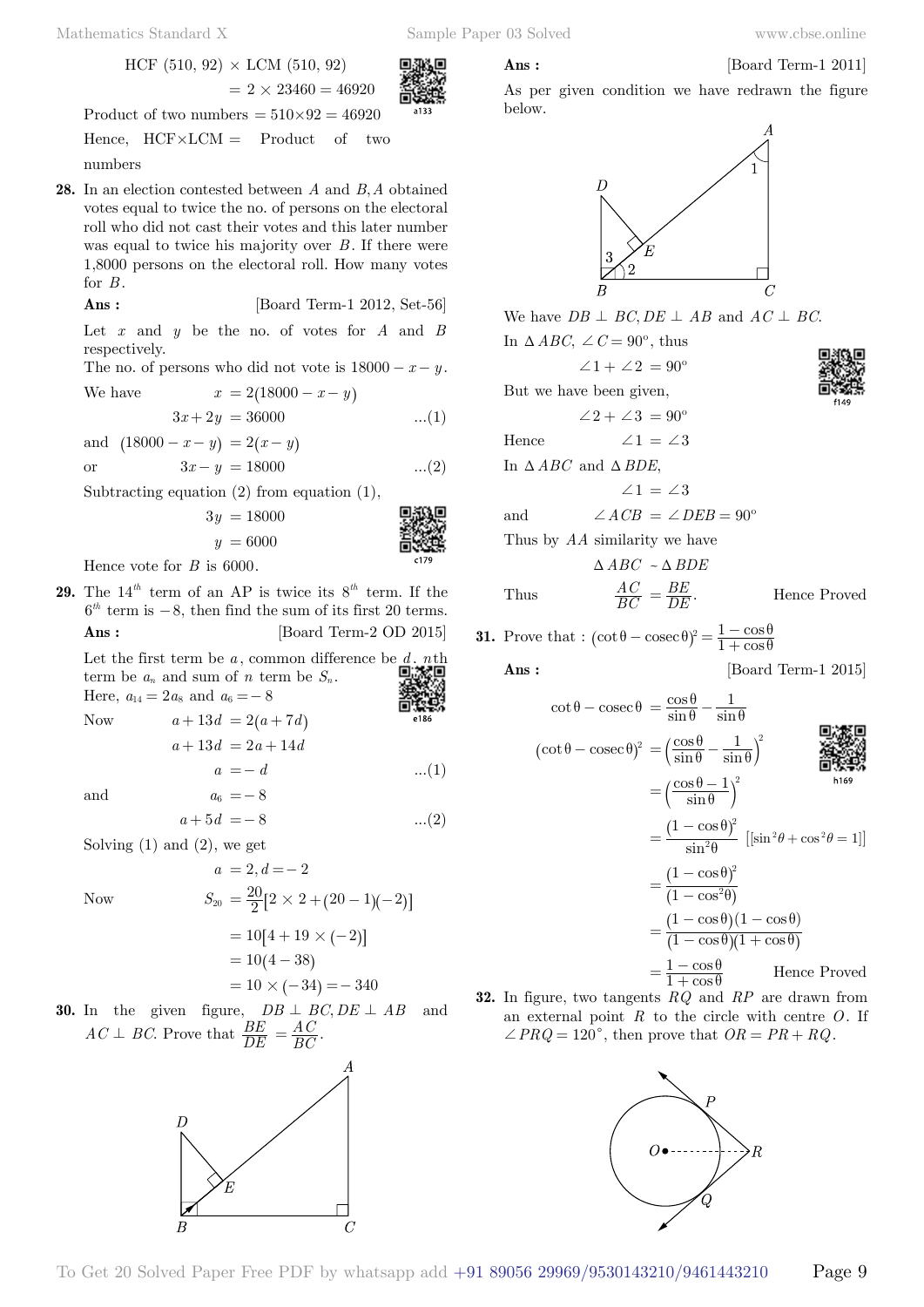## **Ans :** [Board Term-2 OD 2015]

We redraw the given figure by joining *O* to *P* as shown below.



$$
\angle PRO = \frac{1}{2} \angle PRQ
$$

$$
= \frac{120^{\circ}}{2} = 60^{\circ}
$$



Here  $\triangle$ *OPR* is right angle triangle, thus

$$
\angle POR = 90^{\circ} - \angle PRO
$$

$$
= 90^{\circ} - 60^{\circ} = 30^{\circ}
$$
Now
$$
\frac{PR}{OR} = \sin 30^{\circ} = \frac{1}{2}
$$

 $Now$ 

$$
OR = 2PR = PR + PR
$$

Since  $PR = QR$ ,

$$
OR = PR + QR
$$
 Hence Proved

**33.** Draw a circle of radius of 3 cm. Take two points *P* and *Q* one of its diameter extended on both sides, each at a distance of 7 cm on opposite sides of its centre. Draw tangents to the circle from these two points.

### **Ans :** [Board Term-2 Foreign 2017]

### **Steps of Construction :**

- 1. Draw a circle with centre *O* and radius 3 cm.
- 2. Draw its diameter*MON* and extend it to both the sides to *P* and *Q*. Such that  $OP = OQ = 7$  cm.
- 3. Taking diameters as *OP* and *OQ* draw two circles each of which intersects the first circle at the points  $A, B$  and  $C, D$  respectively.
- 4. Join *PA*, *PB*, *QC* and *QO* to get the required tangents



### **o**

Draw a circle of radius 4 cm. Draw two tangents to the circle inclined at an angle of  $60^{\circ}$  to each other.

 **Ans :** [Board Term-2 Foreign 2015, OD 2016]

### **Steps of Construction :**

- 1. Draw a circle with centre *O* and radius 6 cm.
- 2. Draw two radii *OA* and *OB* inclined to each

other at an angle of  $120^\circ$ .

- 3. Draw  $AP \perp OA$  at *A* and  $BP \perp OB$  at *B*, which meet at *P* .
- 4. *PA* and *PB* are the required tangents inclined to each other an angle of  $60^\circ$ .



**34.** Write all the values of *p* for which the quadratic equation  $x^2 + px + 16 = 0$  has equal roots. Find the roots of the equation so obtained.

**Ans :** [Board 2019 OD]

We have  $x^2 + px + 16 = 0$  ...(1) If this equation has equal roots, then discriminant  $b^2 - 4ac$  must be zero.

i.e., 
$$
b^2-4ac = 0
$$
 ...(2)  
Comparing the given equation with  $ax^2 + bx + c = 0$ 

we get 
$$
a = 1
$$
,  $b = p$  and  $c = 16$ 

Substituting above in equation (2) we have

$$
p^2 - 4 \times 1 \times 16 = 0
$$
  

$$
p^2 = 64 \Rightarrow p =
$$

When  $p = 8$ , from equation (1) we have

$$
x^{2} + 8x + 16 = 0
$$
  

$$
x^{2} + 2 \times 4x + 4^{2} = 0
$$
  

$$
(x+4)^{2} = 0 \Rightarrow x = -4, -4
$$

 $\pm$  8

Hence, roots are  $-4$  and  $-4$ .

When  $p = -8$  from equation (1) we have

$$
x2-8x+16 = 0
$$

$$
x2-2 \times 4x+42 = 0
$$

 $(x-4)^2 = 0 \Rightarrow x = 4, 4$ 

Hence, the required roots are either  $-4$ ,  $-4$  or 4, 4

**35.** In fig. *ABCD* is a square of side 14 cm. Semi-circle are drawn with each side of square as diameter. Find the area of the shaded region. Use  $\pi = \frac{22}{7}$ .



**Ans :** [Board Term-2 Delhi 2016]

We have redrawn the given figure as shown below.